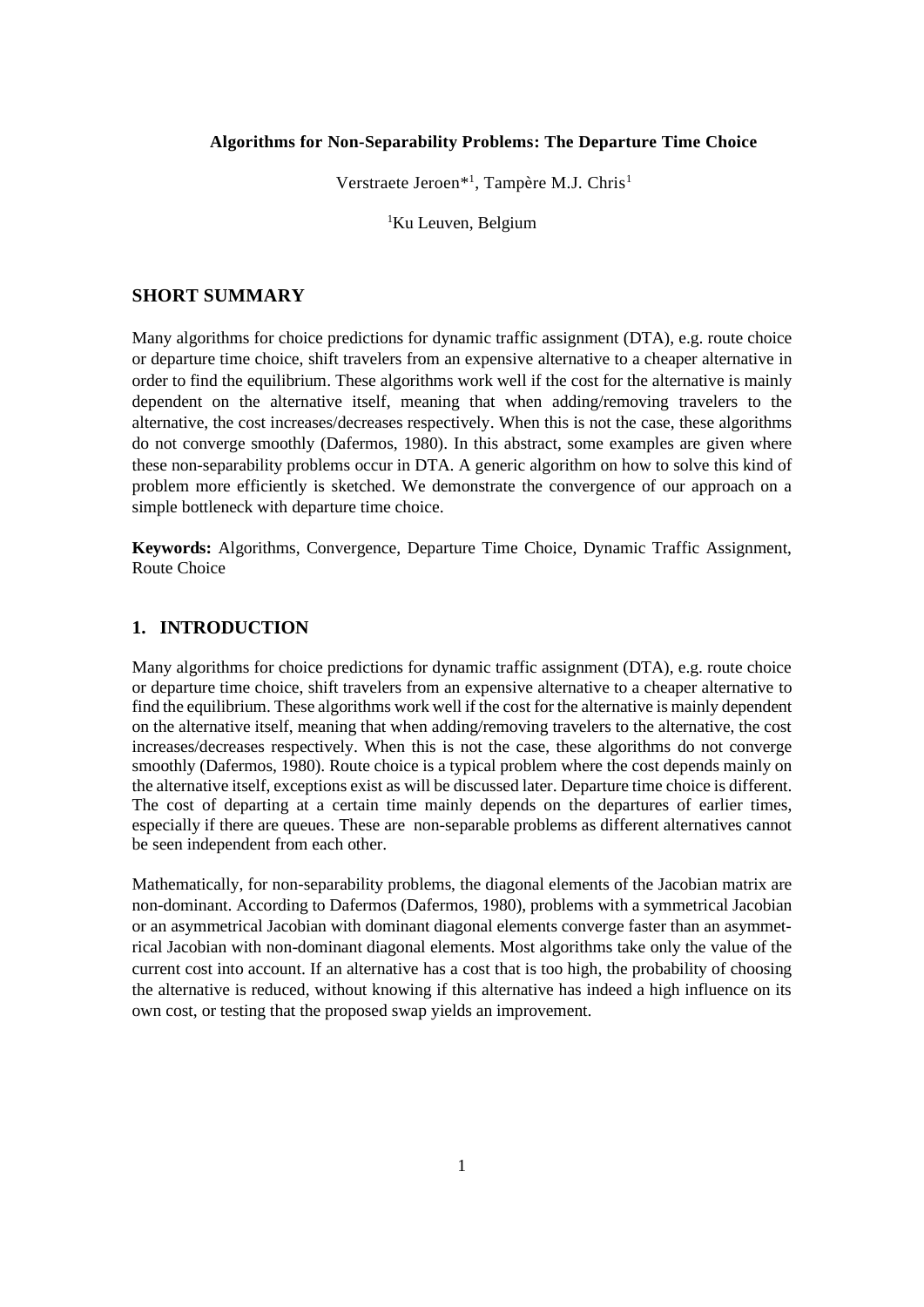# **2. NON-SEPARABILITY EXAMPLES**

#### *Intersections*

An example of non-separability problems are intersections.

A first example that demonstrates this non-separability is an intersection where there is a main road, which has priority, and some minor road. The delay the travelers on the minor road experience is dependent on its own flow, as the higher the flow, the higher the delay to reach the intersection. But it is also dependent on the flow of the main road. If the flow of the main road is at capacity, there is almost no free space for the minor road, making the delay for them large. Therefore, to increase the delay on the minor road, one can either increase the flow on the minor road itself or on the main road. For route choice algorithms, that try to find the equilibrium costs, this can have an effect.

A second example illustrates the non-separability over different classes. Imagine a signalized intersection, in many real-world cities the signals are dependent on the arrival of public transport. If an approach to the intersection is used by busses and cars, its green time can change real-time such that the delay for busses is minimized. This means that the delay for cars is dependent on the class for busses. Neglecting this when computing the swaps will have an influence on the convergence speed.

#### *Departure Time Choice*

A more intuitive example of a non-separability problem is the departure time choice. Travelers have a preferred arrival time at their destination and experience some cost for being too early or too late, called the schedule delay cost. The departure time choice module is responsible for predicting when travelers will depart, given the travel and schedule delay cost. This is first described for a single bottleneck in the well-known Vickrey Model (Vickrey, 1969). Many algorithms which solve this problem discretize time in time steps (Small, 2015), we will do the same in the next example. To illustrate the non-separability of the Jacobian, let us consider a typical peak with one congestion period around the desired arrival time (time step 7 in this example). This situation is sketched in Figure 1.  $\alpha$ ,  $\beta$ ,  $\gamma$  and  $Q_{max}$  are the parameters of the Vickrey Model representing the weights for travelling, being too early and being too late, and the bottleneck capacity, respectively.



**Figure 1 Departures and Arrivals per Time Step of a Simple Rus**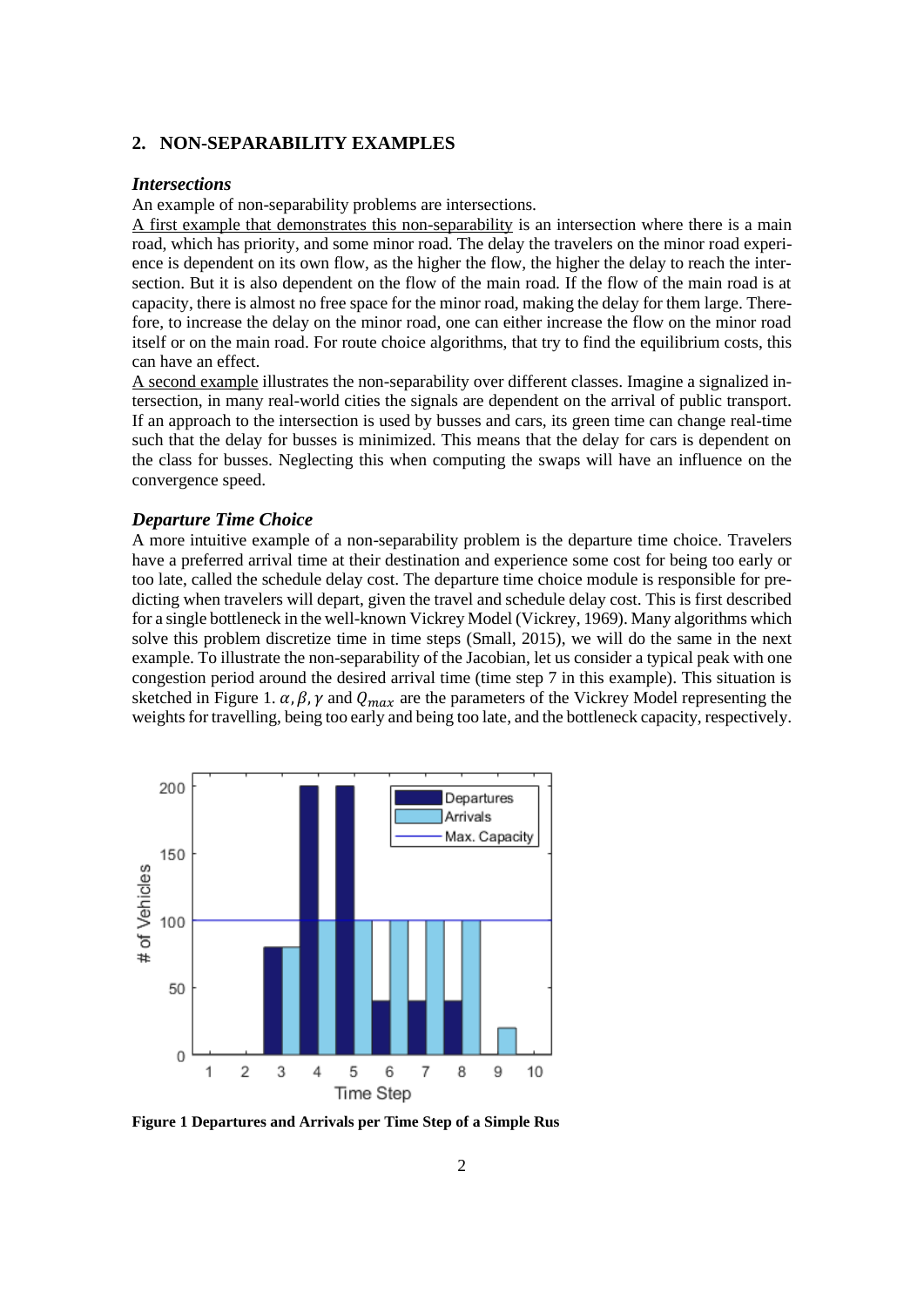|                | $\mathbf{1}$ | $\overline{2}$ | 3 | 4                             | 5                              | 6                              | 7                              | 8                              | 9 | 10        |
|----------------|--------------|----------------|---|-------------------------------|--------------------------------|--------------------------------|--------------------------------|--------------------------------|---|-----------|
| 1              | 0            | 0              | 0 | 0                             | 0                              | 0                              | 0                              | 0                              | 0 | 0         |
| $\overline{2}$ | 0            | 0              | 0 | 0                             | 0                              | 0                              | 0                              | 0                              | 0 | 0         |
| 3              | 0            | 0              | 0 | 0                             | 0                              | 0                              | 0                              | 0                              | 0 | $\pmb{0}$ |
| 4              | 0            | 0              | 0 | $\alpha - \beta$<br>$Q_{max}$ | $\alpha + \gamma$<br>$Q_{max}$ | $\alpha + \gamma$<br>$Q_{max}$ | $\alpha + \gamma$<br>$Q_{max}$ | $\alpha + \gamma$<br>$Q_{max}$ | 0 | 0         |
| 5              | 0            | 0              | 0 | 0                             | $\alpha + \gamma$<br>$Q_{max}$ | $\alpha + \gamma$<br>$Q_{max}$ | $\alpha + \gamma$<br>$Q_{max}$ | $\alpha + \gamma$<br>$Q_{max}$ | 0 | 0         |
| 6              | 0            | 0              | 0 | 0                             | 0                              | $\alpha + \gamma$<br>$Q_{max}$ | $\alpha + \gamma$<br>$Q_{max}$ | $\alpha + \gamma$<br>$Q_{max}$ | 0 | 0         |
| $\overline{7}$ | 0            | 0              | 0 | 0                             | 0                              | 0                              | $\alpha + \gamma$<br>$Q_{max}$ | $\alpha + \gamma$<br>$Q_{max}$ | 0 | 0         |
| 8              | 0            | 0              | 0 | 0                             | 0                              | 0                              | 0                              | $\alpha + \gamma$<br>$Q_{max}$ | 0 | 0         |
| 9              | 0            | 0              | 0 | 0                             | 0                              | 0                              | 0                              | 0                              | 0 | 0         |
| 10             | 0            | 0              | 0 | 0                             | 0                              | 0                              | 0                              | 0                              | 0 | 0         |

**Table 1 Sensitivity Matrix of a Simple Example**

Let us now investigate the structure of the Jacobian, which for this example is given in Table 1.  $J_{a,b}$  denotes the extra cost for time step *b* if an additional traveler would depart in time step *a*. Note that the cost of the last traveler in a time step is taken as the cost of the time step. The Jacobian is an upper triangular matrix, meaning that a time step has no influence on the cost of earlier time steps. There is a difference between the rows where the corresponding time step has a queue and where it doesn't have a queue. If there is no queue (rows 1,2,3,9,10), the partial derivatives are zero. Note that this assumes the travel time to only be a function of the queue length, otherwise only the partial derivative of the travel time function would be found. If there is a queue (rows 4 to 8), there will be an influence over all later time steps that still have the same queue. In this example, the influence goes to time step 8 as in time step 9 the queue is gone. The size of the influence is depending on the desired arrival time.  $J_{4,4}$  and  $J_{4,5}$  have different values because currently time step 4 arrives too early while time step 5 arrives too late. If there would be an extra traveler in time step 4, the travelers in time step 4 will now experience more delay but arrive closer to their desired time, while travelers in time step 5 will now be even later on top of the extra delay. The whole sensitivity matrix contains only four different values: (i) extra delay for travelers who were and still are too early, (ii) extra delay for travelers who were too early but now are too late, (iii) extra delay for travelers who were and still are too late and (iv) no extra delay as there is no influence. Due to discretization, in this simple case (ii) does not appear. In the continuous case, some departing time will experience (ii).

As can be seen in Table 1, the diagonal elements are not dominant if a queue is present. Increasing the departure rate of time step 4 increases the costs of time steps 4-8. This illustrates that the departure time choice indeed is a non-separability problem. In the next section, we will suggest a new strategy to solve this problem, with the departure time choice as an example.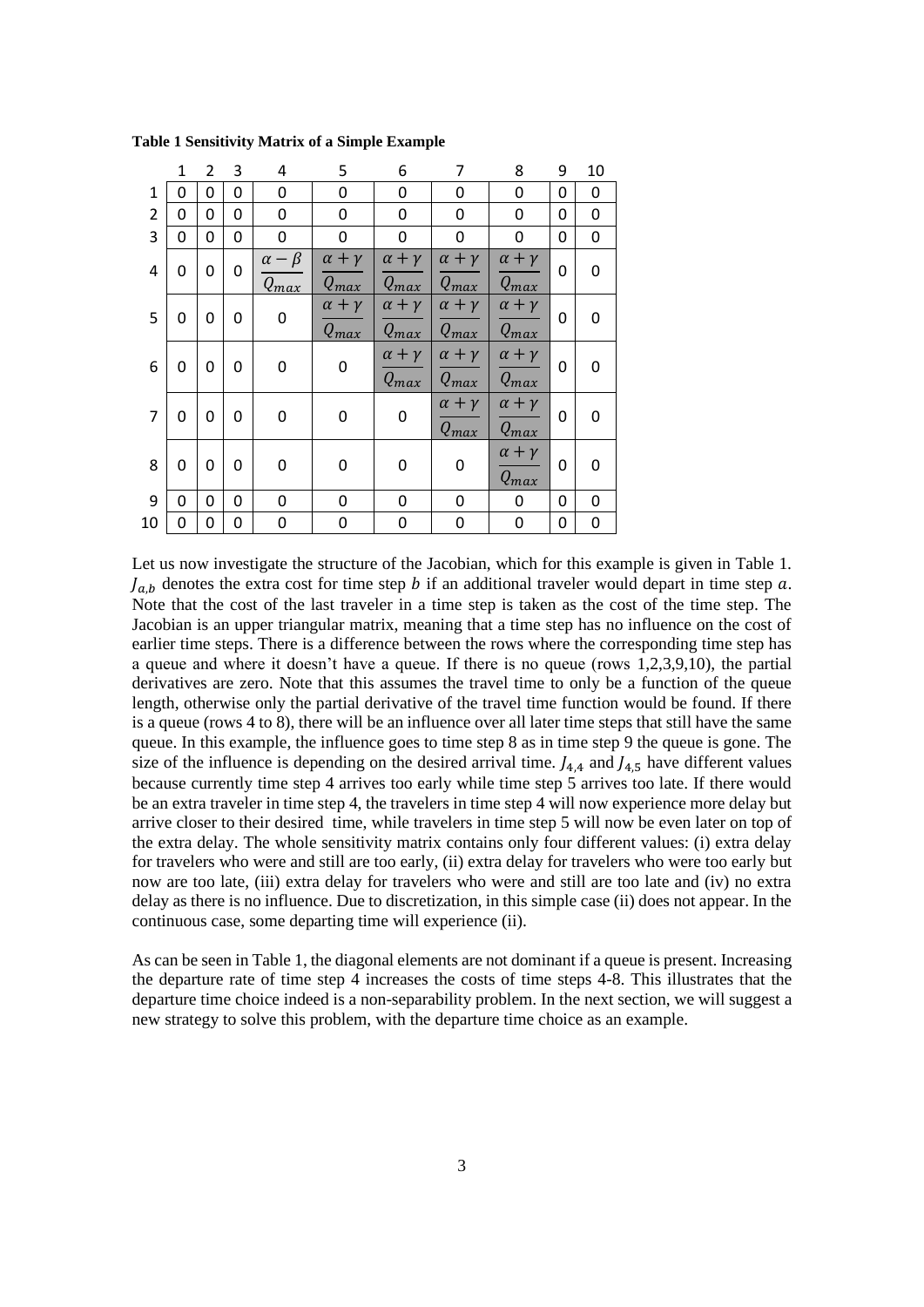#### **3. SOLVING NON-SEPARABILITY PROBLEMS**

This new class of algorithms considers all sensitivities when calculating the desired swaps. Most state-of-the-art algorithms swap between the higher cost alternatives to the lower cost alternatives. In this process, no sensitivity information is considered. This new class of algorithms can be divided in two steps. First, it determines the sensitivity for each alternative to each alternative (class dependent). Second, a more desired swap is calculated.

The sensitivity matrix  $(S)$  can be calculated with numerical derivation. For each alternative, the cost to all other alternatives is calculated when an extra traveler is added to the current alternative. This requires many calculations and will not be scalable to complex networks. However, this first naïve approach shows the idea behind the new class of algorithms. In later research, the method to calculate the sensitivity matrix can be optimized. For instance, while doing equilibration assignments in DTA, some information about the sensitivity matrix can already be found. For now, assume the naïve approach.

Once the sensitivity matrix is known, the optimal swap vector can be calculated as:

$$
S X = b = \tilde{c} - c \tag{1}
$$

With X the swap vector, b the target vector and  $\tilde{c}$  the target cost. Note that Equation (1) does not necessarily have an exact solution, X is considered the vector that results in the least square solution of the equation. During equilibration, there can be imperfect knowledge about the sensitivity matrix. At the same time the equilibrated target vector cannot be computed as the equilibrium costs are unknown. Because of this, the whole framework will need to be run iteratively.

The target cost itself has a big influence on the convergence of the overall method. If the sensitivity matrix is known and all resulting swaps are feasible (see later), the best the method can do is reach the target cost for each alternative. If this target cost is far from equilibrium, so will be the new state after the proposed swaps. In the full paper, we go in more detail about some good and bad approaches for the target cost.

Once the target cost is known, the system of equations needs to be solved. This can be done in multiple ways. There are some feasibility constraints, depending on the concrete problem, when solving Equation (1). Either these constraints are added before solving the system of equations, resulting in a more complex problem but where the resulting swap vector is always feasible. Or, one can solve the system of equations directly and project that solution back to the feasible space. Note that a combination of the two can also be made, where only some constraints are added. By working with swaps, the conservation of travelers is always guaranteed. When a projection to the feasible space is needed, there are two options. First, one can project the swap vector. Second, because the swap vector is an internal variable, one could also project the resulting distribution over the alternatives.

# **4. NUMERICAL EXAMPLE**

A forthcoming paper will discuss the exact algorithm and method used to solve the departure time choice model. In this section we want to illustrate how considering the sensitivities can improve the overall convergence.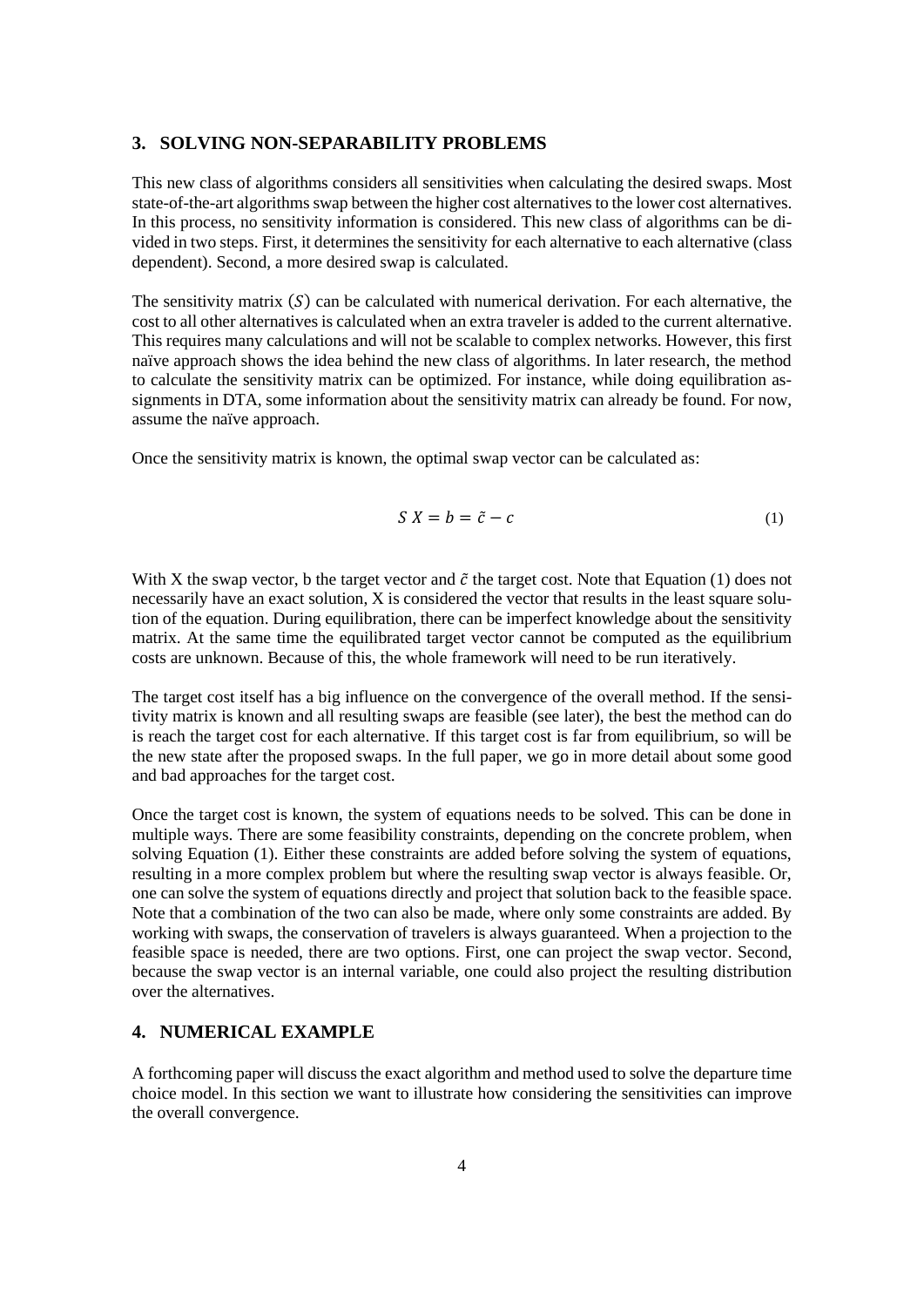<span id="page-4-0"></span>In this numerical example, a simple case study is taken. It resembles a typical morning rush, all relevant parameters are given in [Table 2.](#page-4-0) The costs found in equilibrium is plotted in [Figure 2,](#page-4-1) while [Figure 3](#page-4-2) and [Figure 4](#page-5-0) plot the departures and arrivals per time step and their cumulatives, respectively.

**Table 2 Parameter Values for Literature Example**

| α         | \$10/h             |
|-----------|--------------------|
|           | \$5/h              |
|           | \$15/h             |
|           | 2h or Time Step 40 |
| N         | 5100 veh           |
| $Q_{max}$ | 3533.6 veh/h       |
|           | 0.05h              |



**Figure 2 Equilibrium Costs of the Literature Example**

<span id="page-4-1"></span>

<span id="page-4-2"></span>**Figure 3 Departures and Arrivals for the Literature Example**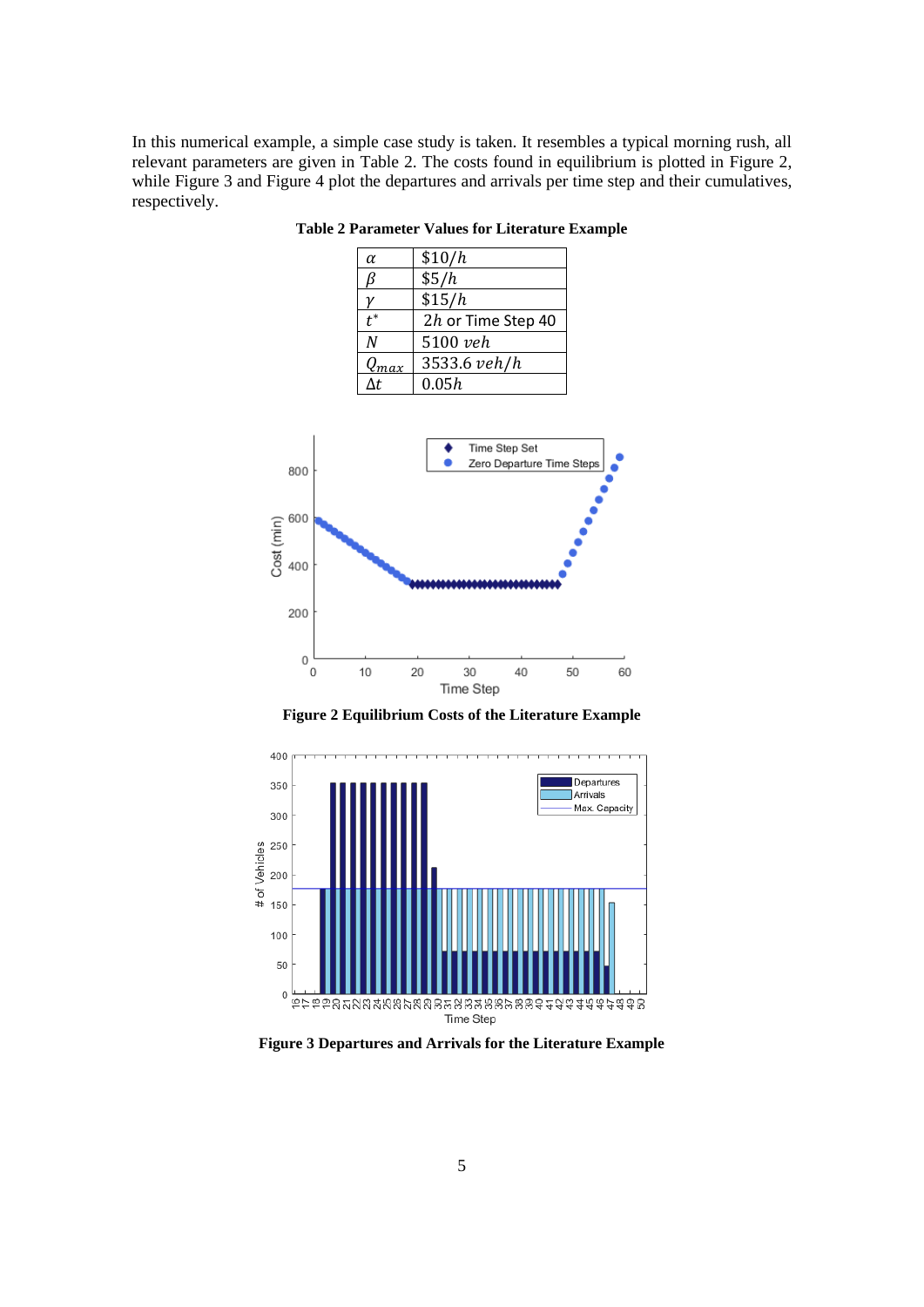

**Figure 4 Cumulative Departures and Arrivals for the Literature Example**

<span id="page-5-0"></span>The best state-of-the-art models need  $\sim$ 1800 iterations for reaching a root mean square error (RMS) lower then  $10^{-10}$ . The general framework, that takes the sensitivities into account, requires 39 iterations. [Figure 5](#page-5-1) plots the convergence of both discussed gap measurements.



**Figure 5 Convergence for the Literature Example**

<span id="page-5-1"></span>One iteration is much more expensive due to the sensitivity calculation. This example is to illustrate the benefit for using the sensitivities. More research should go to reduce the computation cost for one iteration. In the full paper a first step is taken. In that paper we will suggest a method that does not require to recalculate the sensitivity matrix in each iteration. In the full paper, we will also discuss other ways to reduce the cost for one iteration.